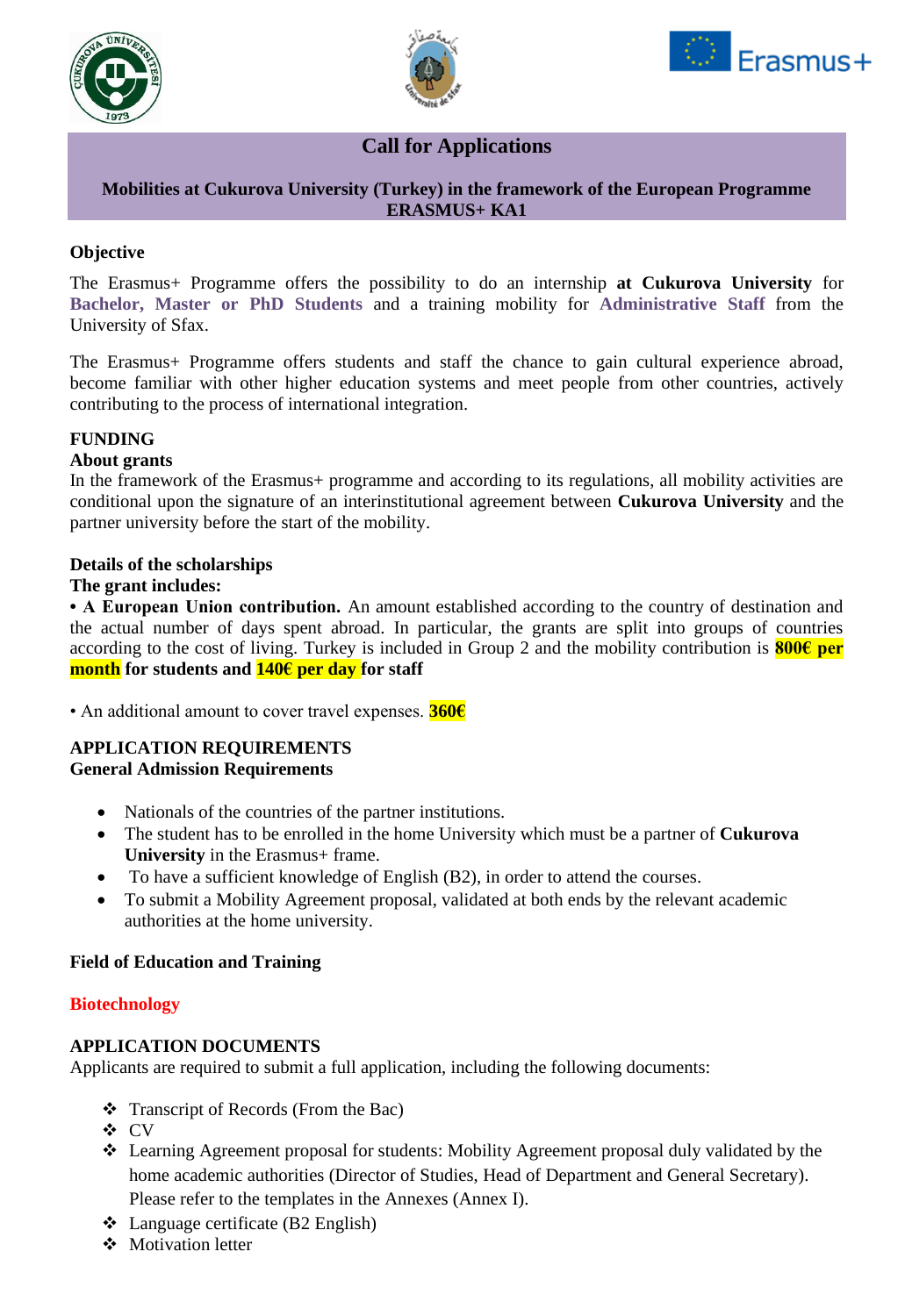





For Administrative Staff:

- ❖ Training Agreement (Annex II)
- $\triangleleft$  Knowledge of English (B1)
- ❖ Copy of the Passport
- ❖ Short CV
- ❖ Motivation letter

# **All documents in Arabic or French should be translated into English language.**

These documents have to be sent to the International Office or to the Area in charge of coordinating the Erasmus+ Programme KA107 of the host university. (International Relations Office) Airport road km 0.5 P.O.BOX 1169 – 3029 – Sfax – Tunisia. The University of Sfax will be responsible of selection procedures on the basis **transparent and fair criteria.**

### **Pre-selection criteria at the home university**

The home university will provide a pre-selection of candidates according to the following general criteria:

## • **For Bachelor, Master and PhD Students:**

- Average grade.

- The consistency of the proposed research activities.

- Language skills.

- Any other elements indicated by the student in the application (other learning experiences, specific academic interests, etc.).

# **RIGHTS AND DUTIES OF THE BENEFICIARIES**

Rights:

• To perform the entire mobility period awarded, without extensions.

• To receive the scholarship according to the amounts set in the Erasmus+ Programme guidelines and the real arrival and departure dates. The expenses not covered by the scholarship will be borne by the beneficiary.

• To benefit from tuition fee waiver as undergraduate or PhD student, notwithstanding other taxes for the use of certain services or activities that might be applicable.

• To receive information and advice on the application procedure, as well as on pre-departure and on-site orientation.

• To have the study or training period abroad recognized by their home university.

Duties:

• To be in possession of adequate insurance coverage during the mobility period, according to Erasmus+ Programme rules.

• To carry out the mobility according to the proposal and dates committed.

• To complete all procedures and fill in the required documentation as requested by the Erasmus+

Programme, before, during and after the mobility period, meeting the deadlines established by **Cukurova University**

o Before mobility: Signature of the Grant Agreement and the Learning/Mobility Agreement, and language assessment.

o After mobility: Submission of the Mobility Certificate, online mobility final assessment survey, and online language assessment.

• Any other duty related to **Cukurova University** and home university policies, as well as the Erasmus+ Programme rules.

### **Noncompliance with such duties results in revocation of the award.**